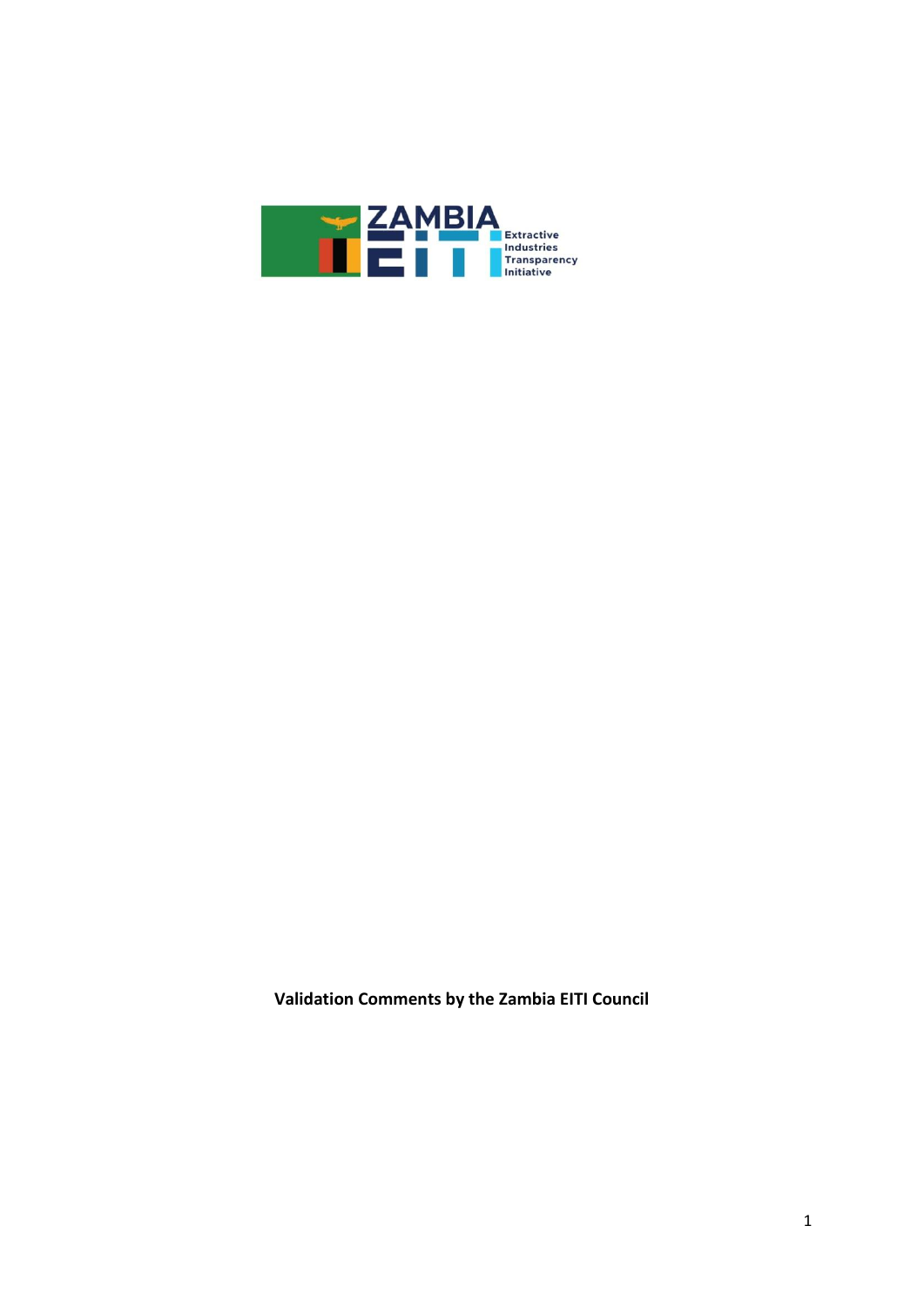# Public debate (Requirement #7.1)

ZEITI is not exceeding all recommendations of this requirement as it does not yet provide sufficient evidence for catering to differences in age, gender, ethnicity, languages, or others.

Comment: ZEITI outreach includes outreach to local communities. In these local communities, local languages are used to engage community members. ZEITI (or CSOs) recently held Mining Indabas in various mining communities. These meetings are conducted in local languages and ofcourse in English to cater for participants who don't speak the local dialect. Please see the email invites from organisers below here:

### *Dear Colleagues,*

*Greetings,find attached an invitation letter for multi stakeholder information sharing dialogue on Corporate Social Responsibilty focussing on Agriculture and Education implemented by the Trident Foundation Kalumbila Minerals.Note that the meeting wil be held at AMIS or rather Lumwana Premier Resort on Tuesday the 19th of October 2021.Refer to the program attached for more information regarding the Agenda and Objectives regards*

*Mwiya*

### *Mwiya Mwandawande*

*National Coordinator Extractives Industry Transparency Alliance Plot Number 10487, Manchichi,Road Olympia Park ,Lusaka.*

### *Contact Number: 0975 744 106*

As you might have noticed from the above, Civil society outreach intentionally aims to ensure gender balance not just in attendance but also in actual engagement or participation during meetings. See also attachment on the 2019 meeting.

# Contracts (Requirement #2.4)

Comment: With respect to Validation of this requirement, the MSG made reference to the 2021 Validation guide which has 2 phases of Validation.

### **Required disclosures: Phase 1: 1 January 2021-1 January 2022**

The Validation is expected to document:

• Whether the government's policy on contract transparency has been disclosed. This should include a description of whether legislation or government policy addresses the issue of disclosure of contracts and licenses, including whether it requires or prohibits disclosure of contracts and licenses. If there is no existing legislation, an explanation of where the government policy is embodied should be included, and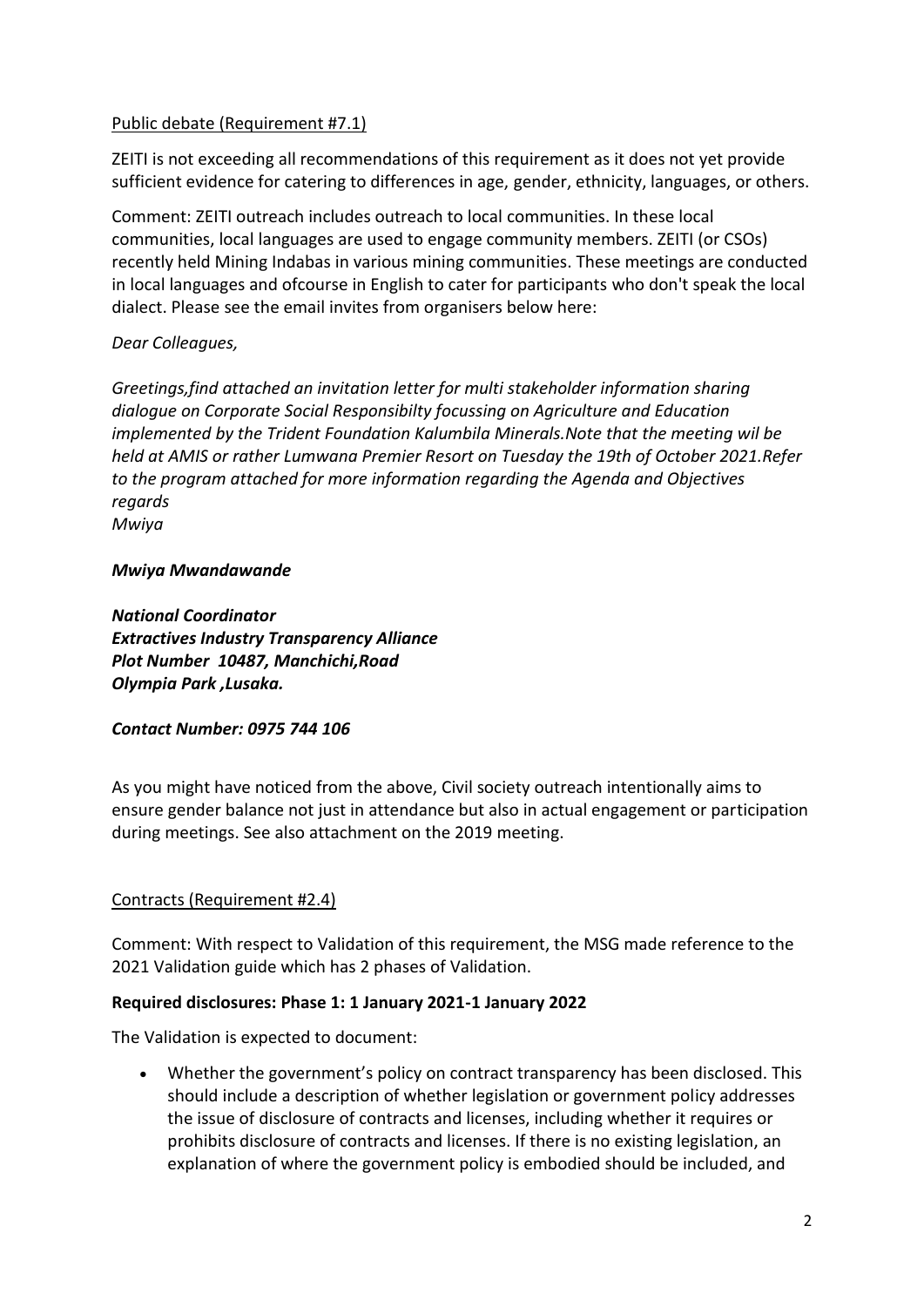the multi-stakeholder group should document its discussion on what constitutes government policy on contract disclosures and any government reforms that are planned or underway (2.4.c). ZEITI clearly documents government policy on contract transparency p.64 of the 2019 EITI Report.

- Whether the MSG has provided an explanation for the deviation, where disclosure practice deviates from legislative or government policy requirements concerning the disclosure of contracts and licenses (2.4.c.iii). Disclosure practice does not deviate from government policy requirements
- For contracts and licenses granted, entered into and/or amended after 1 January 2021 that are not covered by legal or practical barriers requiring long-term solutions, Validation will assess whether the country has comprehensively disclosed all such contracts and licenses in full including relevant annexes, addendum or rider (2.4.a in relation to 2.4.d) Contracts and licenses granted, entered into and or amended after 1 January 2021 ARE covered by legal and practical barriers requiring long term solutions. Zambia, therefore, did not comprehensively disclose all such contracts and licenses in full.
- For contracts and licenses granted, entered into and/or amended after 1 January 2021 that are covered by legal and practical barriers requiring long-term solutions such as legal amendments, Validation will assess the extent to which (1) the MSG has documented and explained these barriers (2.4.c.ii) (2) the MSG has agreed and published a plan with a clear time frame reflected in work plans addressing any barriers to comprehensive disclosure (2.4.b) (3) the extent to which all constituencies in the MSG are actively implementing their plan to address these barriers including the board-recommended approach of asking companies to waive confidentiality provisions (Board decision 2020-69/BC-295).

Comment:

*- ZEITI's workplan has activities that are aimed at addressing barriers to comprehensive disclosure. Output 4 of the 2021-2022 workplan is on the Draft Transparency and Accountability Bill. ZEITI has chosen to focus on the Bill as Section 23 currently provides that the concessions, contracts and licenses relating to an extractive industry.*

*- Output 5 of the workplan is also focused on disclosing license information on the MMMD portal. Under this output there are planned activities relating to engaging the MMMD, using the mainstreaming feasibility study as a gap analysis on license disclosures; and monitoring progress.*

*- ZEITI is also currently undertaking a contracts disclosure mapping exercise (see attached ToRs).*

*- The above represents a cogent plan to address barriers to disclosure and the MSG is engaged in rolling out the plan.*

• Whether the MSG has documented disclosures of contracts and licenses in practice. For contracts executed before 1 January 2021, such disclosures are encouraged but not required and should not be considered in assessing compliance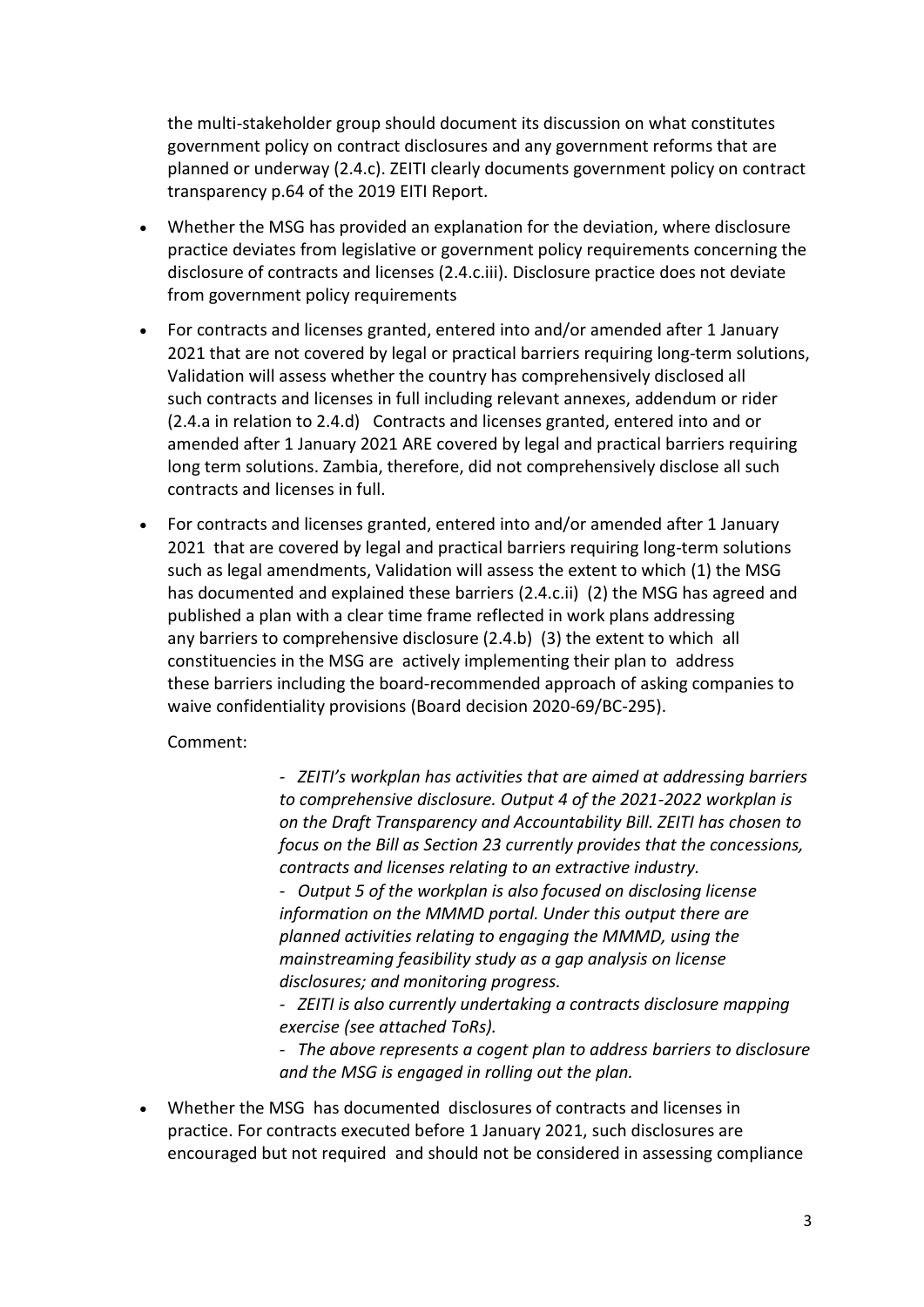with the EITI provisions (2.4.a). The MSG documented disclosures of contracts and licenses in practice. See sect 4.4.2.1 of the 2019 EITI Report

Whether an overview or a list of all active contracts and licenses, including exploration contracts, is publicly available, indicating which contracts and licenses are publicly available and which are not. **Comment:** ZEITI is also currently undertaking a contracts disclosure mapping exercise(see attached ToRs)

• Where contracts and licenses are disclosed, whether the implementing country has published information on how these contracts and licenses can be accessed (2.4.c.ii). Contracts are not currently disclosed

# Beneficial ownership (Requirement #2.5)

MSG has published an assessment of the comprehensiveness and reliability of beneficial ownership disclosures to date from all companies holding or applying for extractive licenses (i.e. not only of material companies included in the scope of EITI reporting in accordance with EITI Requirement 2.5.c). In addition, the PACRA's company register and portal does not provide the name of the stock exchange where publicly-listed companies (or their whollyowned subsidiaries) are listed. Lastly, legal ownership of extractive companies is only partially disclosed by Zambia EITI, and while the PACRA registry contains some information on legal owners, for most companies it is not possible to ascertain that all legal owners and their respective shares have been disclosed.

# Comment:

*The MSG was guided by the 2021 Validation guide which indicates that assessment of this requirement would be done in Phases.*

# **Required disclosures (Phase 1: January 2020 – 31 December 2021)**

The Validation is expected to document whether:

- *The MSG has agreed an appropriate, publicly available definition of the term beneficial owner that is aligned with Requirement 2.5.f.i, takes international norms and relevant national laws into account, includes ownership threshold(s) and specifies reporting obligations for politically exposed persons as defined by the MSG or applicable regulations (2.5.f) Addressed*
- *There are laws, regulations or policies in place to back establishing and maintaining a public register of beneficial owners, including those of corporate entity(ies) that apply for, operate or hold a participating interest in an exploration or production oil, gas or mining license or contract (2.5.a, recommended only and should not be considered in assessing compliance with the EITI Standard); Addressed*
- *The government's policy and multi-stakeholder group's discussion on disclosure of beneficial ownership is documented, including details of the relevant legal provisions, actual disclosure practices and any reforms that are planned or underway (2.5.b); Addressed*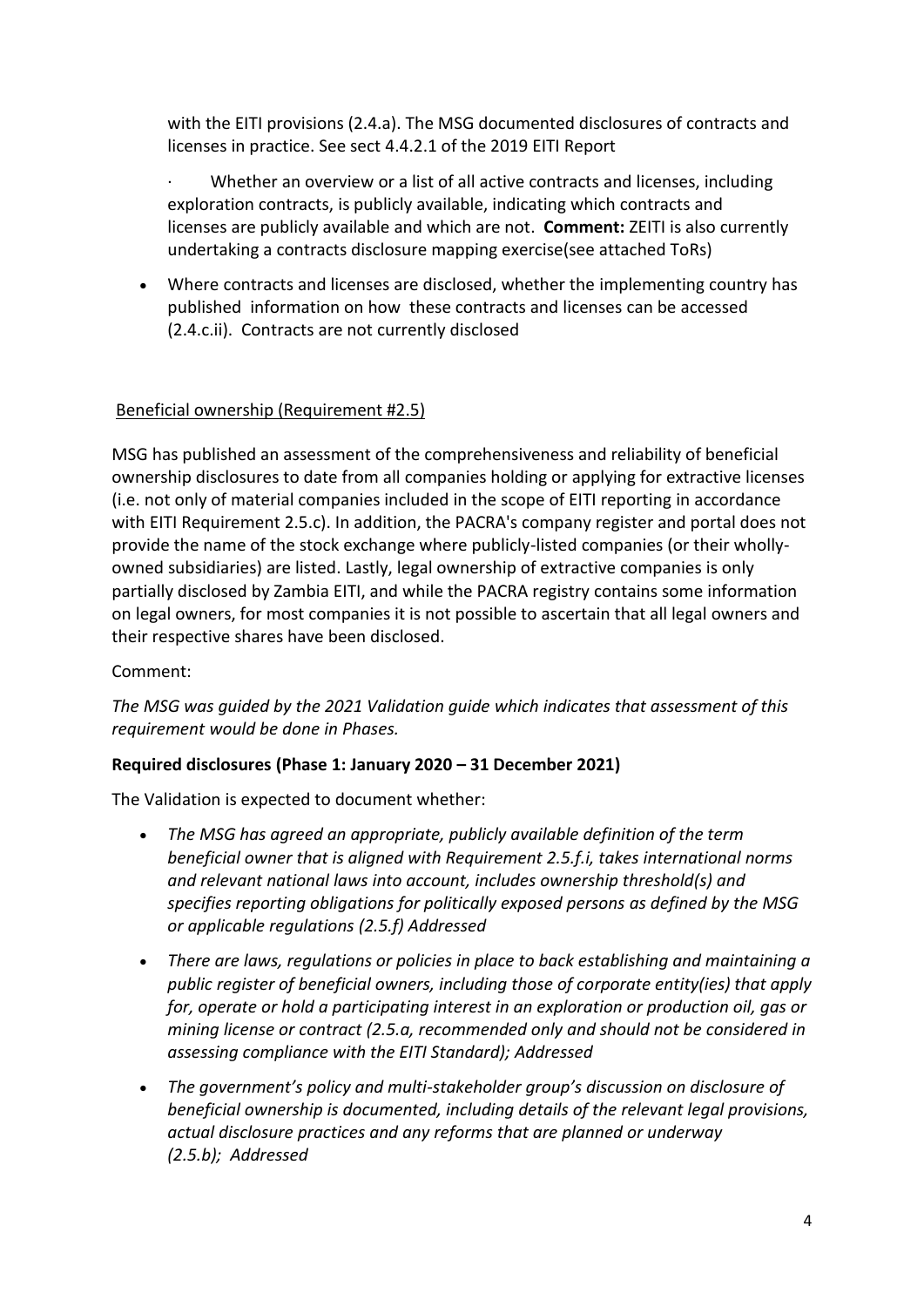- *The implementing country has requested beneficial ownership information to be publicly disclosed by corporate entity(ies) that apply for, or hold a participating interest in an exploration or production oil, gas or mining license or contract and whether the legal framework backs the request for public disclosure (2.5.c); Addressed*
- *The requested information includes the identity(ies) of their beneficial owner(s), including nationality, country of residence, and identification of politically exposed persons, the level of ownership and details about how ownership or control is exerted; (2.5.c-d) Addressed*
- *Any corporate entity(ies) that apply for, or hold a participating interest in an exploration or production oil, gas or mining license or contract have disclosed the information; Addressed. The understanding is that some/any corporate entities have disclosed BO information- not all.*
- *The MSG had assessed and documented gaps or weaknesses in disclosure of beneficial ownership information, including an assessment of the materiality of omissions and the reliability of beneficial information, and whether the government or MSG agreed and documented plans to overcome the identified challenges (2.5.c); Sec 4.5.2.1 documents some gaps /weaknesses in disclosure of BO information.*
- *The relevant government entity or the MSG has established an approach for participating companies to assure the accuracy of the beneficial ownership information they provide (2.5.e); Addressed*
- *For publicly listed companies, including wholly-owned subsidiaries, the name of the stock exchange has been disclosed and a link included to the stock exchange filings where they are listed, either in the public register on in the EITI Report (2.5.f); Addressed but with some gaps*
- *Information about legal owners and share of ownership of applicable companies is publicly available. (2.5.g) Addressed*

Production (Requirement #3.2)

Since the previous Validation production values of Amethysts, Dolomites and Quartz have not been provided for 2019. ZEITI has also not performed additional disclosures as in past years to cover additional commodities missing from EITI reports.

- *The official position of the government is that they dont assign any values to industrial minerals because the sector is largely informal.*
- *The assignment of values will only be done once the sector is fully understood by the government. The values at the moment can only be ascertained after a sale in which all these sales happen informally.*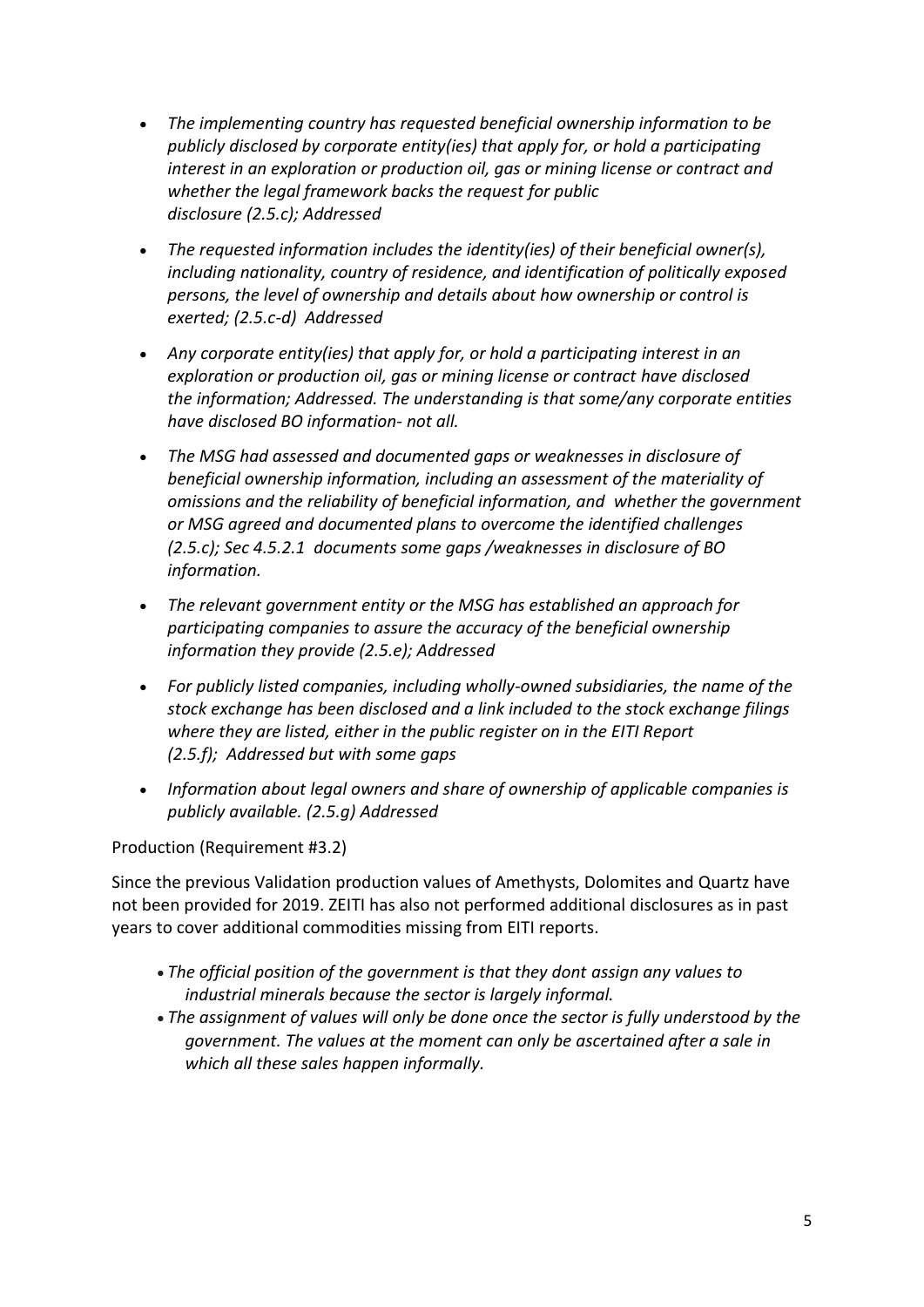### Exports (Requirement #3.3):

However, export volumes and values of different gemstones and industrial minerals and have not been provided for individually nor has it been for cement or limestone products.

*The values are only collected by ZRA after a sale or auction. This information is reported for purposes of calculating tax liability as opposed to understanding the aggregate values. In some cases ZRA does its own calculations. See attached documents.*

# **Comments done on the report by some MSG Members**

- *1.* **Finally, Zambia EITI documentation – and their participation in an on-going study related to production and export monitoring systems – has helped uncover issues in the government's Mineral Output Statistical Evaluation System (MOSES), which currently only covers base and precious metals. This presents a challenge for Zambia to ensure comprehensive disclosure of production and export volumes and values for other extractive commodities, industrial and energy minerals, as well as for gemstones.***(MOSES is not a straightforward system to use and will be difficult to extend to small and medium scale operators in its current form. It is further complicated by internal algorithm errors which have at times double-counted copper production from different processes in operation at an individual site leading to overstatement of production from certain projects and therefore national production. While such issues have been pointed out by the project owners, GRZ is yet to correct them. Refinement of MOSES and its practical extension to cover the full range of commodities produced in Zambia combined with its official adoption by Government as the sole source of production data is fundamental to ZEITI and should form a key aspect of developing credible systematic disclosure). P.8. of the draft report.*
- *2.* **In conclusion, license and contract transparency faces legal barriers in Zambia. However, the ZEC and ZEITI do not yet have a clear plan for disclosing the full text of licenses granted or amended from 1 January 2021. Even with some limited activities highlighted in Zambia's 2020-2021 Workplan, it does not address the identified challenges and barriers to public disclosure as identified above. It is also evident that a clear plan was not in place by the time of publication of the 2019 EITI Report, as a key recommendation in table 15 is to develop and implement such a plan. At the time of writing, Zambia EITI has commissioned a study which will explore how Zambia could approach public disclosure of the full text of all licenses and contracts in the future, through developing a plan in order to address the legal and practical gaps.** *To the best of my knowledge there are no individual contracts attached to mining rights in Zambia since the abrogation of the Development Agreements in 2008. The*